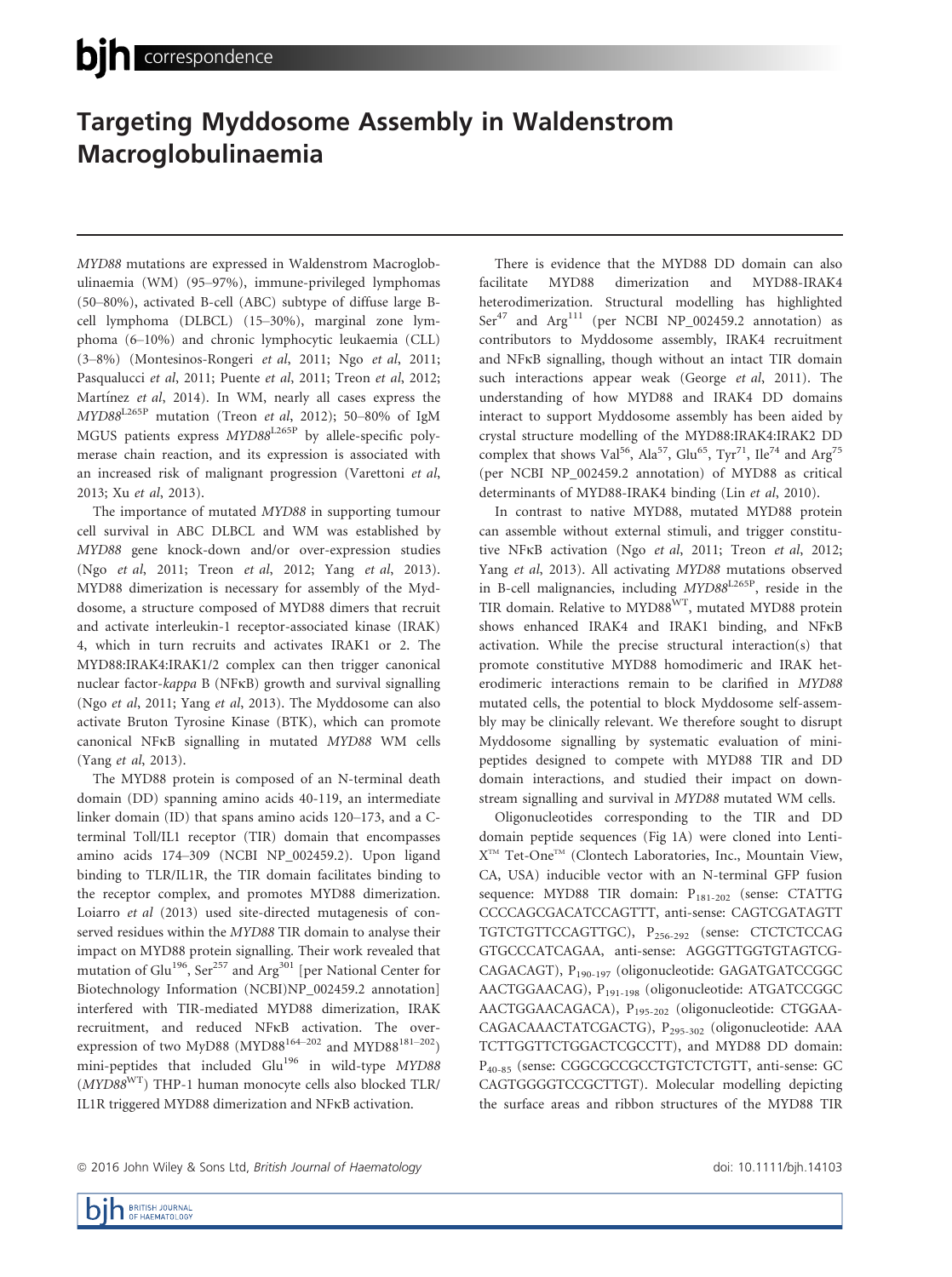Correspondence



Fig 1. MYD88 TIR domain dimerization supports pro-survival signalling in MYD88 mutated cells. (A) Structure of MYD88 protein identifying death domain (DD), intermediate domain (ID) and Toll/IL-1 receptor (TIR) domain, and regions targeted for interference by mini-peptide constructs. (B) Molecular modelling depicting surface areas and ribbon structures of the MYD88 protein TIR and DD domain regions that were targeted for interference by mini-peptide constructs based on NCBI MMDB 108985 (TIR) MMDB:82515 (DD) crystal structure models. (C) Results of AlamarBlue® growth assays following transduction of MYD88 mutated BCWM.1 and MWCL-1 or MYD88 wild-type Ramos cells with control vector or vector coding for<br>MYD88<sup>181-202</sup> mini-peptides. (D) Apoptotic changes following 72 h of doxycycline induction by Annexin V staining on GFP<sup>+</sup> BCWM.1, MWCL-1 and Ramos cells transduced with control vector or vector coding for MYD88<sup>181-</sup> <sup>202</sup> mini-peptides. Representative results from two independent experiments are shown.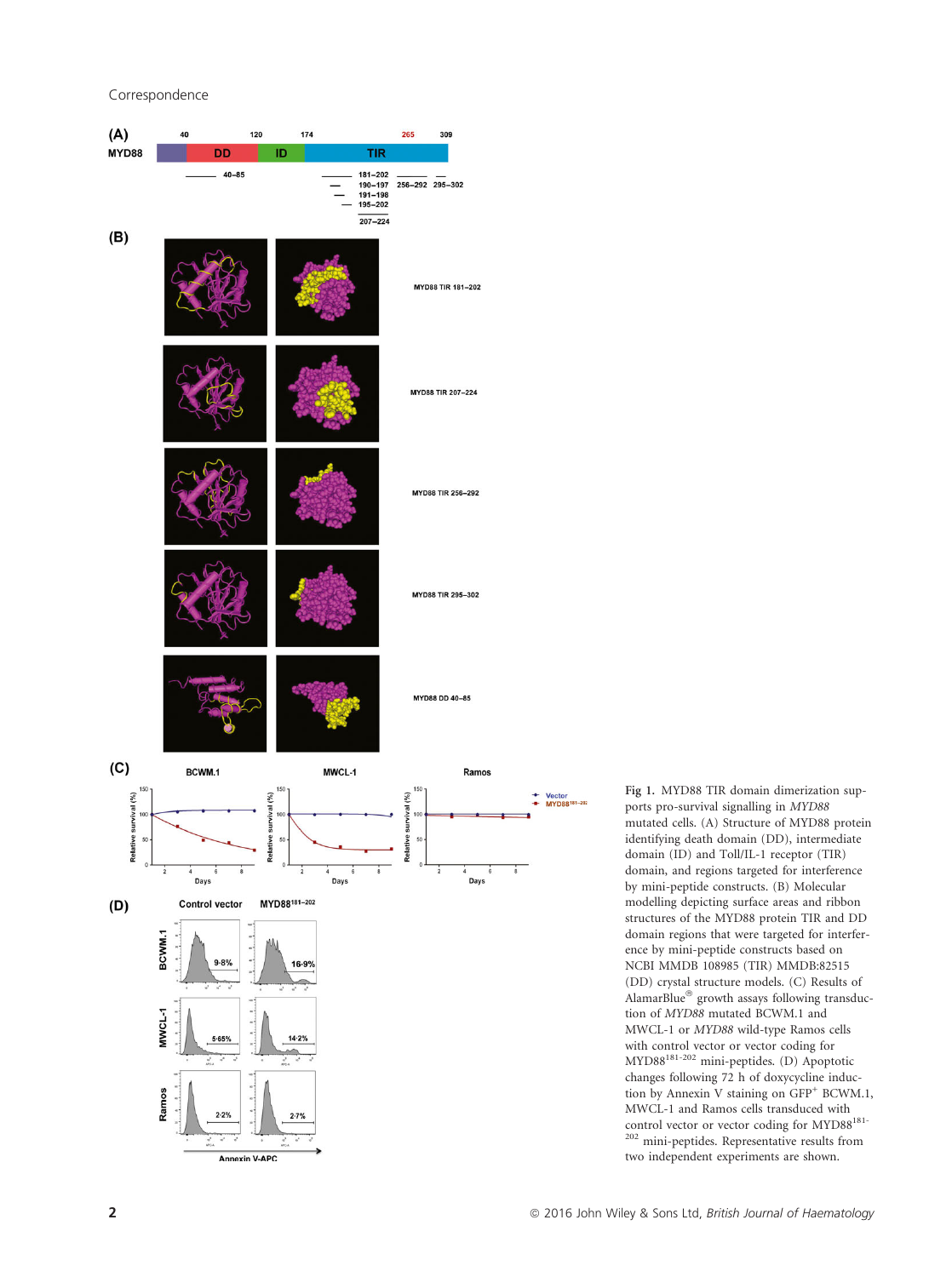

Fig 2. Impact of TIR and DD Domain Mini-Peptides on Pro-Survival Signalling in MYD88 mutated WM cells. (A) PhosFlow studies to assess changes in pBTK<sup>Y223</sup>, pIRAK1T209 and pNFKB-p65<sup>S529</sup> activation following 24 h of doxycycline induction for GFP<sup>+</sup> BCWM.1, MWCL-1 and Ramos cells following transduction with a control vector or vector coding for MYD88<sup>181-202</sup> mini-peptide. (B) Apoptotic changes following 72 h of doxycycline induction by Annexin V staining on GFP<sup>+</sup> BCWM.1 cells transduced with control vector or vector coding for 8-mer MYD88 mini-peptides that target Glu<sup>196</sup> and Arg<sup>301</sup>. (C) Results of apoptosis assay following 72 h of doxycycline induction, and AlamarBlue® growth assays following transduction of BCWM.1 cells with control vector or vector coding for a mini-peptide that targets the DD domain (MYD88<sup>40-</sup> <sup>85</sup>). (D) PhosFlow studies to assess changes in pBTK<sup>Y223</sup>, pIRAK1<sup>T209</sup> and pNF-KB-p65<sup>S529</sup> activation following 24 h for GFP<sup>+</sup> BCWM.1 cells following transduction with a control vector or vector coding for a DD domain (MYD88<sup>40-85</sup>) mini-peptide. Representative results from two independent experiments are shown.

and DD domain regions targeted for interference by minipeptide constructs based on NCBI MMDB 108985 (TIR) MMDB:82515 (DD) crystal structure models are shown in Fig 1B. Following lentiviral infection and puromycin selection in tetracycline-free media,  $MYD88^{L265P}$  mutated BCWM.1 and MWCL-1 or MYD88<sup>WT</sup> Ramos cells were treated with doxycycline. Cell survival was then assessed on sorted GFP<sup>+</sup> cells with AlamarBlue® (Invitrogen, Carlsbad, CA, USA). Annexin V staining (BD Biosciences, San Jose, CA, USA) was used for detecting apoptotic changes on  $GFP<sup>+</sup>$ cells by flow cytometry. To detect changes in MYD88 downstream signalling, PhosFlow® analysis was performed for  $pBTK<sup>Y223</sup>$ ,  $pNFkB-p65<sup>S529</sup>$  (BD Biosciences) and  $pIRAK1<sup>T209</sup>$ (Abcam, Cambridge, MA, USA) on  $GFP<sup>+</sup>$  cells (Yang et al, 2013).

Given that mini-peptides expressing  $Glu<sup>196</sup>$  within the TIR domain blocked TLR/IL1R-triggered MYD88 dimerization and NFKB activation in MYD88WT THP-1 human monocytes, we first examined a mini-peptide  $(MYD88^{181-202})$  that targeted this region in  $MYD88^{L265P}$  mutated BCWM.1 and MWCL-1 cells, and  $MYD88^{WT}$  Ramos cells (Figs 1A,B).

Expression of MYD88 $181-202$  blocked growth of BCWM.1 and MWCL-1 cells, but did not impact growth of MYD88WT Ramos cells (Fig 1C). Annexin V staining showed apoptotic changes in  $MYD88^{\text{L265P}}$  but not  $MYD88^{\text{WT}}$  cells transduced with MYD88<sup>181-202</sup> (Fig 1D). Moreover, pro-survival signalling ( $pBTK<sup>Y223</sup>$ ,  $pIRAK1<sup>T209</sup>$ ,  $pNFkB-p65<sup>S529</sup>$ ) was abrogated in MYD88<sup>L265P</sup> but not MYD88<sup>WT</sup> cells transduced with  $MYD88^{181-202}$  (Fig 2A). Expression of smaller minipeptides (8-mers) that overlapped Glu<sup>196</sup> (MYD88<sup>190-197</sup>, MYD88<sup>191-198</sup> and MYD88<sup>195-202</sup> also showed increased apoptosis at 72 h in MYD88L265P mutated BCWM.1 cells (Fig 2B). In contrast, no sustained growth inhibition of BCWM.1 cells with any of the 8-mer peptides was observed (data not shown). In addition to  $Glu^{196}$ , Loiarro et al (2013) also showed that mutation of Ser<sup>257</sup> and Arg<sup>301</sup> in MYD88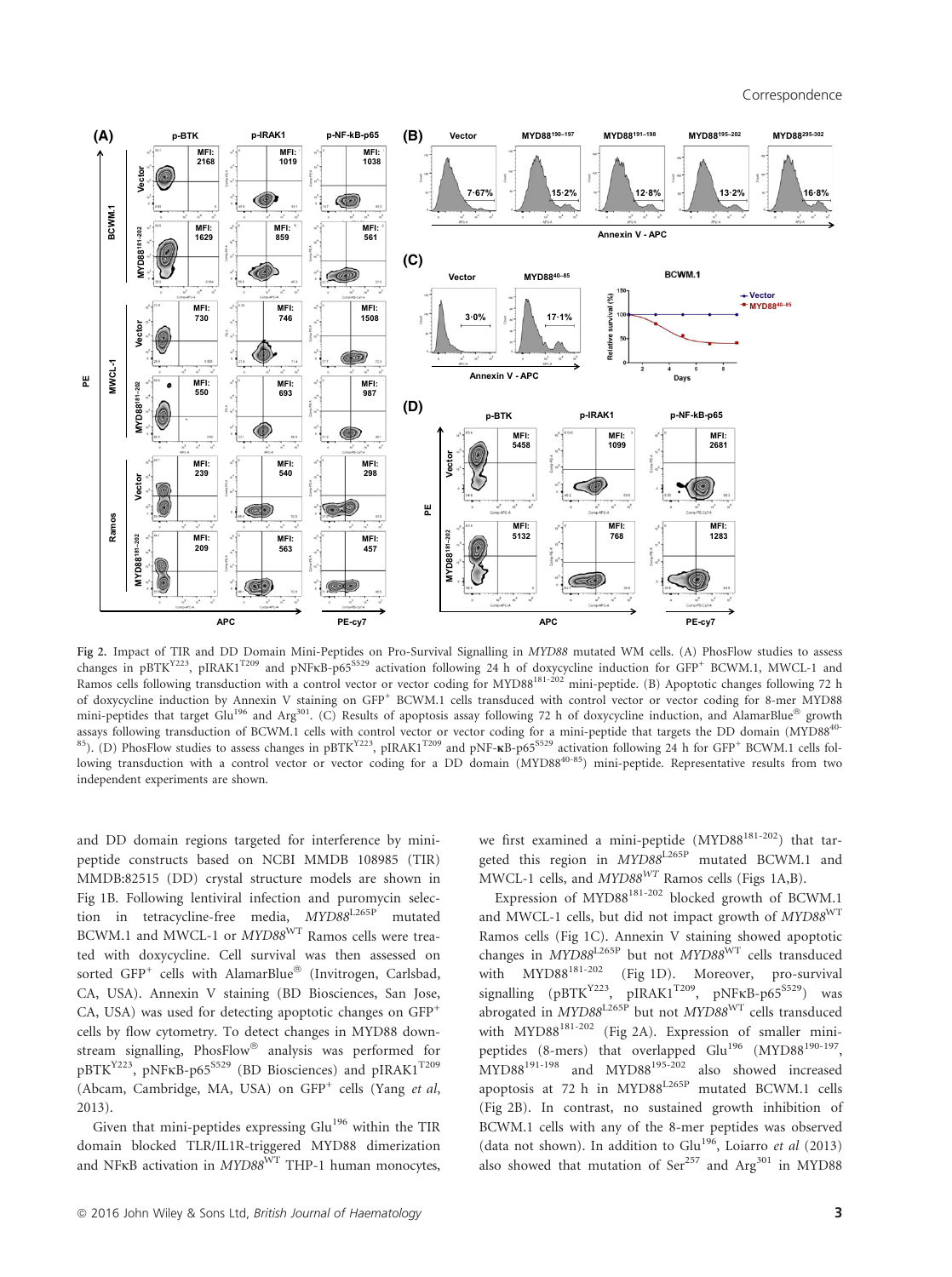also interfered with TIR-mediated dimerization. To clarify their contribution to MYD88-directed survival signalling, BCWM.1 cells were also transduced with vectors coding for mini-peptides spanning amino acids 256–292 and 295–302. Apoptotic changes relative to control vector were observed in only MYD88295-302 transduced BCWM.1 cells (Fig 2B). Neither MYD88<sup>256-292</sup> nor MYD88<sup>295-302</sup> impacted pBTK<sup>Y223</sup>, pIRAK1T209 or BCWM.1 cell survival, while moderate reductions in pNFKB-p65<sup>S529</sup> were observed with only MYD88256-292 (data not shown). Transduction of a minipeptide interfering with BB-loop interactions (MYD88<sup>207-224</sup>) also showed weak or no reduction in pro-survival signalling (pBTK<sup>Y223</sup>, pIRAK1<sup>T209</sup>, pNFKB-p65<sup>S529</sup>), nor were any meaningful apoptotic or sustained growth inhibitory effects observed relative to control vector transduced BCWM.1 cells (data not shown). The findings with  $MYD88^{256-292}$  and MYD88207-224 were particularly instructive, given that most of the described activating MYD88 mutations are located in either the BB loop, or at position 265.

Further to these experiments, we also sought to clarify the contributions of the DD domain to pro-survival signalling in MYD88L265P mutated WM cells. We therefore transduced BCWM.1 cells with either a control vector or vector coding for a mini-peptide that spanned amino acids 40–85  $(MYD88<sup>40-85</sup>)$  within the DD domain of MYD88. Expression of the MYD88<sup>40-85</sup> mini-peptide in BCWM.1 cells was associated with increased apoptosis, and contributed to sustained growth inhibition (Fig 2C), as well as reduced pIRAK1<sup>T209</sup> and  $pNFRB-p65^{5529}$  activation (Fig 2D).

The findings therefore suggest that optimal survival signalling of MYD88 mutated WM cells involves TIR domain residues overlapping Glu<sup>196</sup>, and possibly residues extending from amino acids 40–85 in the DD domain. Reductions in IRAK and/or BTK signalling probably contributed to decreased WM cell survival, though greater reductions in  $pNFR-165^{S529}$ were observed in comparison to pIRAK or pBTK following transduction of MYD88<sup>181-202</sup> or MYD88<sup>40-85</sup>. These findings may indicate either a critical scaffold function for the IRAK and/or BTK proteins beyond their well-established pro-survival kinase activity, and/or the presence of other binding partners that support growth signalling in MYD88 mutated WM cells. A scaffold function for TLR/IL1R triggered IRAK1 activity has been previously described in  $MYD88<sup>WT</sup>$  cells (Böl et al, 2005). A potential scaffold function for the IRAK proteins may also explain why knockdown of IRAK1 or IRAK4 produces higher levels of apoptosis than observed with inhibitors targeting these kinases in MYD88 mutated WM cells (Yang et al, 2013, 2015) Lastly, the findings also provide regions of interest that are conducive to the development of small molecules, peptidomimetics or stapled peptides for potential therapeutic application. Larger peptide sequences (>8-mers) may be needed within the TIR MYD88<sup>181-202</sup> domain to achieve sustained growth suppression as observed in our studies. The development of stapled peptides may be particularly suitable, as longer (20-mer peptides) have been developed for therapeutic application by this approach (Walensky & Bird, 2014). In addition, the MYD88<sup>181-202</sup> domain has an alpha helical configuration that is ideal for manufacturing stapled peptides (Fig 1B). It is also possible that multiple stapled peptides targeting both the TIR and DD domains could be used to more optimally block Myddosome assembly. In summary, we show that interference of Myddosome assembly within select regions of the TIR and DD domains can impact growth and survival signalling of MYD88<sup>L265P</sup> mutated WM cells. Our findings provide a framework for developing agents that interfere with Myddosome assembly in WM, and possibly for other lymphoproliferative disorders driven by MYD88-activating mutations.

### Acknowledgements

The authors gratefully acknowledge the generous support of a Leukemia and Lymphoma Society Translational Research Grant, a grant from the International Waldenstrom's Macroglobulinemia Foundation, and philanthropic support from the Edward and Linda Nelson Fund for WM Research, the Bauman Family Trust, and Peter Bing M.D. in support of these studies.

## Author contributions

XL, GY, and SPT designed the study. GY and XL designed the primers. XL, JGC performed the lentiviral transduction experiments. JC, NT, and GY performed the signalling studies. CJP and JJC provided samples. ZRH, SB, NG, and ST performed data analysis.

## Conflict of interest disclosures

The co-authors have no relevant disclosures for this work.

Xia Liu<br>Zochow: I Zachary R. Hunter<sup>1</sup><br>Lian Xu<sup>l</sup> Lian Xu<sup>1</sup><br>Jie Chen<sup>1</sup> Jiaji G. Chen<sup>1</sup> Nicholas Tsakmaklis<sup>1</sup> Christopher J. Patterson<sup>1</sup> Christopher J. Patterson<br>Jorge J. Coetille<sup>1,2</sup> Jorge J. Castillo<sup>1</sup><br>Sara Puhrlaga<sup>3</sup> Sara Buhrlage<sup>3</sup><br>Nathanael Gray<sup>3</sup> Steven P. Treon<sup>1,2</sup> Guang Yang<sup>1,2</sup>

**Guang Yang<sup>-, -</sup>**<br><sup>1</sup>Bing Center for Waldenstrom's Macroglobulinemia, Dana Farber Cancer Institute, <sup>2</sup>Department of Medicine, Harvard Medical School, and <sup>3</sup>Department of Cancer Biology, Harvard Medical School, Boston, MA, USA.

E-mail: steven\_treon@dfci.harvard.edu

Keywords: Waldenström macroglobulinaemia, MYD88, BTK, IRAK1, NF<sub>K</sub>B